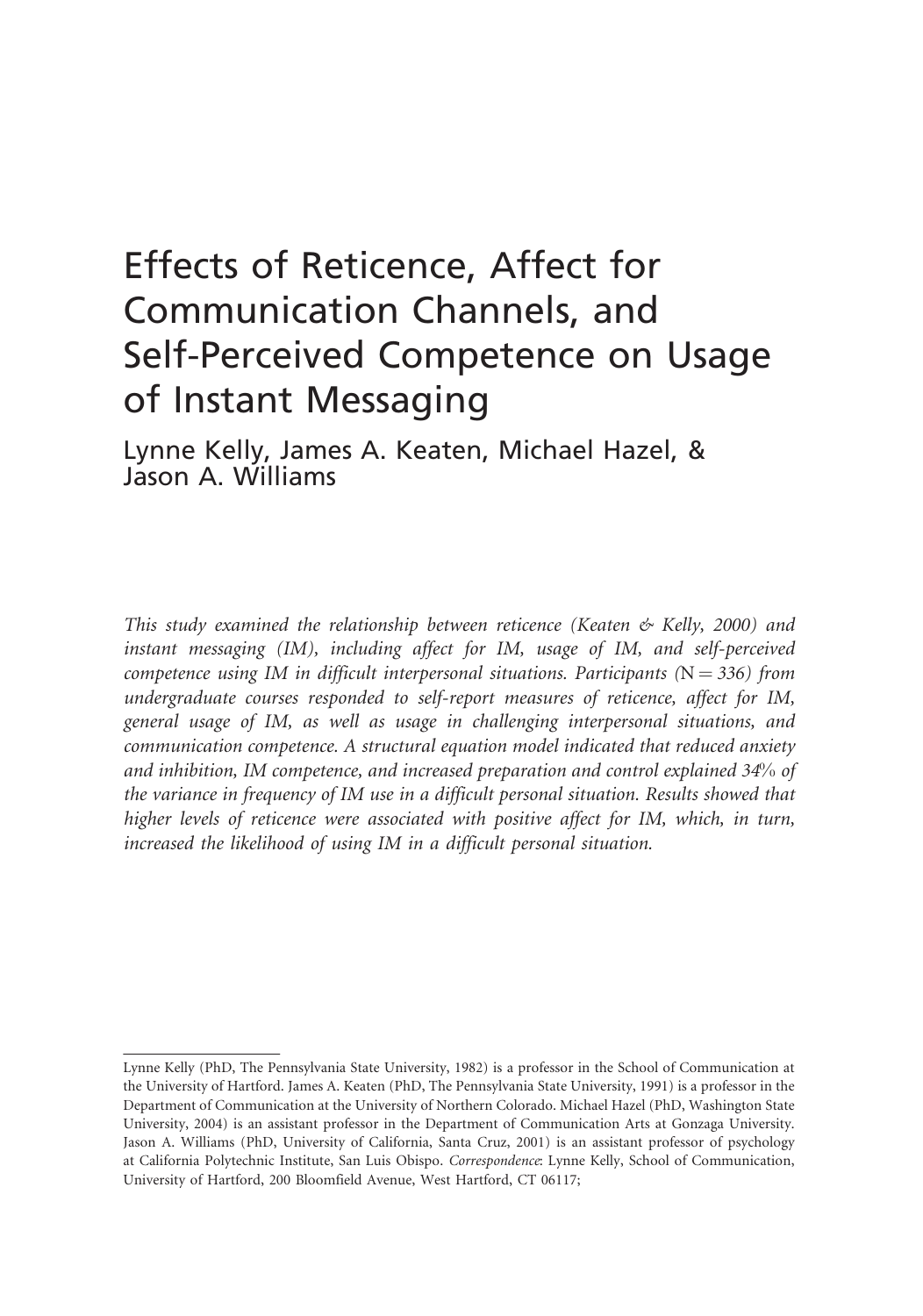The development of computer-mediated communication (CMC) has sparked research addressing many questions, including who is using what forms of CMC and for what purposes (e.g., Lenhart, Madden, Macgill, & Smith, 2007; Papacharissi & Rubin, 2000). Scholars have studied online communication of shy, apprehensive, or reticent individuals, asking whether computer-mediated channels alleviate anxiety and increase frequency of interaction with others (e.g., Kelly, Keaten, & Palmer, 2003; Roberts, Smith, & Pollock, 2000; Scealy, Phillips, & Stevenson, 2002; Sheeks & Birchmeier, 2007). As predicted, some studies have found that individuals who are shy, reticent, or apprehensive about communication may have a preference for computer-mediated channels of communication (Kelly & Keaten, 2007; Kelly, Keaten, Larsen, & West, 2004; Roberts et al., 2000; Stritzke, Nguyen, & Durkin, 2004).

Scholars have offered several explanations as to why individuals with communication anxiety and avoidance problems prefer online communication. Some have suggested that the lack of physical presence plays a key role and creates the perception of a less evaluative environment, enabling the shy to communicate with greater ease (Roberts et al., 2000; Stritzke et al., 2004). Kelly and Keaten (2005) speculated that high reticent individuals perceive themselves as more competent communicators when online—an explanation supported by the findings of Roberts et al. (2000) and Keaten and Kelly (2008). Keaten and Kelly's (2008) data revealed that the increase in self-perceived competence using e-mail was most strongly associated with the feeling that e-mail increases one's preparation and control over communication. Kelly and colleagues (Keaten & Kelly, 2008; Kelly, Keaten, Larsen, & West, 2004) argued that the asynchronous nature of e-mail produces a sense of control that may lead to increased self-perceived competence and decreased anxiety.

Yet, not all forms of CMC are asynchronous. Instant messaging (IM), one of the most popular applications of CMC (Lenhart, Lewis, & Rainie, 2003; Lenhart, Madden, & Hitlin, 2005; Lenhart et al., 2007) is synchronous (i.e., both parties are logged on simultaneously and are able to provide immediate responses if they so choose). Much of the extant research has tended to ask questions about shy or apprehensive individuals' use of Internet communication, ignoring this distinction or not including IM (e.g., Birnie & Horvath, 2002; Roberts et al., 2000; Scealy et al., 2002; Stritzke et al., 2004). However, Rice's (1993) study of traditional and new organizational communication media found that, ''The two distinguishing dimensions [of media] appear to be interpersonal-mediated and synchronous–asynchronous'' (p. 479). Participants in Rice's research differentiated among communication media along these dimensions; in fact, the synchronous versus asynchronous distinction has been accepted as an important characteristic of CMC channels. Thus, research that measures use of and attitudes toward specific forms of online communication should enhance understanding of CMC, as well as determine if the synchronous– asynchronous distinction continues to be meaningful.

Because the majority of previous research has not focused on how anxious communicators feel about and use IM, the question remains as to whether such individuals have positive affect for IM, viewing it as providing increased preparation and control and enabling more competence than face-to-face (FtF) communication,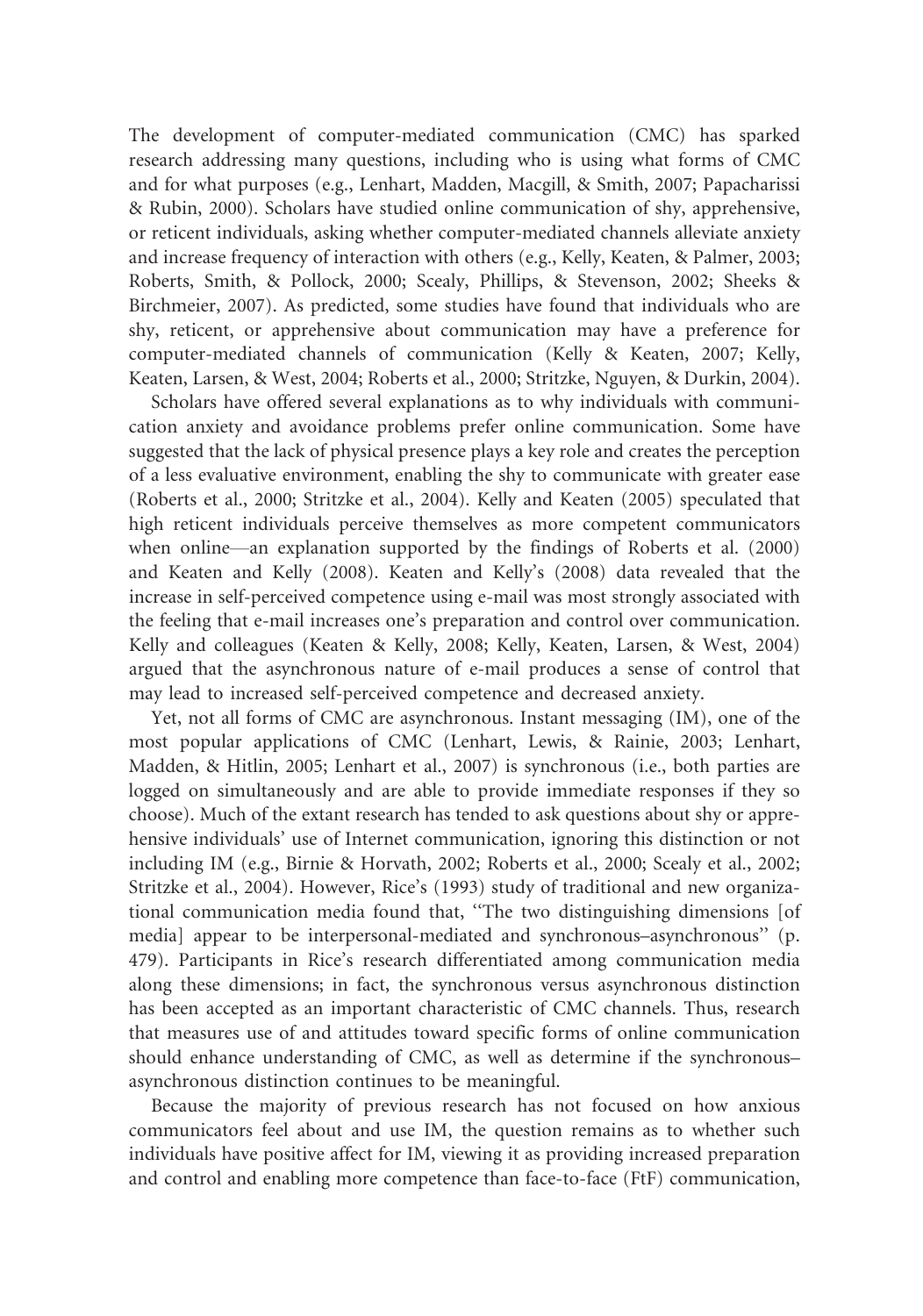although both are synchronous. This study was designed to address these questions in order to develop more precise conclusions about the impact of communication anxiety on CMC.

## Rationale and Hypothesis

PEW Internet & American Life Project researchers, Lenhart et al. (2005), concluded that, ''Instant messaging has become the digital communication backbone of teen's daily lives'' (p. iii). Lenhart et al. (2003) reported that teens like the fact that, with IM, they are able to craft negative messages more carefully. Beyond the PEW studies, there is a small but growing body of research on IM. Studies have focused on, among other topics, linguistic features of IMs (Baron, 2004), construction and use of ''away'' messages (Baron, Squires, Tench, & Thompson, 2005; Nastri, Pena, & Hancock, 2006), motives for IM use (Flanagin, 2005), IM use and perceived intimacy of friends (Hu, Wood, Smith, & Westbrook, 2004), social networks of IM users (Bryant, Sanders-Jackson, & Smallwood, 2006), gender issues (Baron, 2004; Gross, 2004), and problematic IM usage (Lee & Perry, 2004). Baron (2008) provided a comprehensive review of this line of research, particularly focusing on language in IM and other CMC forms.

As Kelly and Keaten (2007) argued, individuals develop positive or negative affect toward channels of communication through their experiences with and perceptions of these channels. Keaten and Kelly (2008) found that fear of negative evaluation (an important indicator of reticence) was positively associated with affect for the asynchronous channel of e-mail, specifically with perceptions of e-mail affording increased preparation and control, as well as reduced anxiety and inhibition. In contrast, shy, apprehensive, or reticent individuals may develop negative affect for synchronous channels, such as IM, because the timing pressures associated with FtF communication are present. Yet, at the same time, IM does eliminate physical presence and diminishes cues of negative evaluation (Stritzke et al., 2004). Given these competing views, we expected that the association between reticence and affect for IM would be positive but not strong.

Scholars such as Duran (1983), Spitzberg and Cupach (1984), Wiemann (1977), and Rubin (1990) have produced a rich body of literature addressing the question of what constitutes communication competence—a construct about which there has been extensive study and theorizing. That competence involves both effectiveness and appropriateness as a communicator (Canary & Spitzberg, 1987; Rubin, 1990) is a generally accepted conclusion. Research has found that individuals with communication anxiety and avoidance problems tend to perceive themselves as less communicatively competent (Duran & Kelly, 1989; Keaten, Kelly, & Begnal, 1995), and the few studies of actual behavior have, for the most part, supported the self-report findings (for a review of the research, see Daly, Caughlin, & Stafford, 2009; Pilkonis, 1977a, 1977b).

A premise of much of the research on the relationship of communication anxiety constructs to CMC reviewed earlier is that, because shy, apprehensive, or reticent individuals are less anxious communicating online, they may be more apt to choose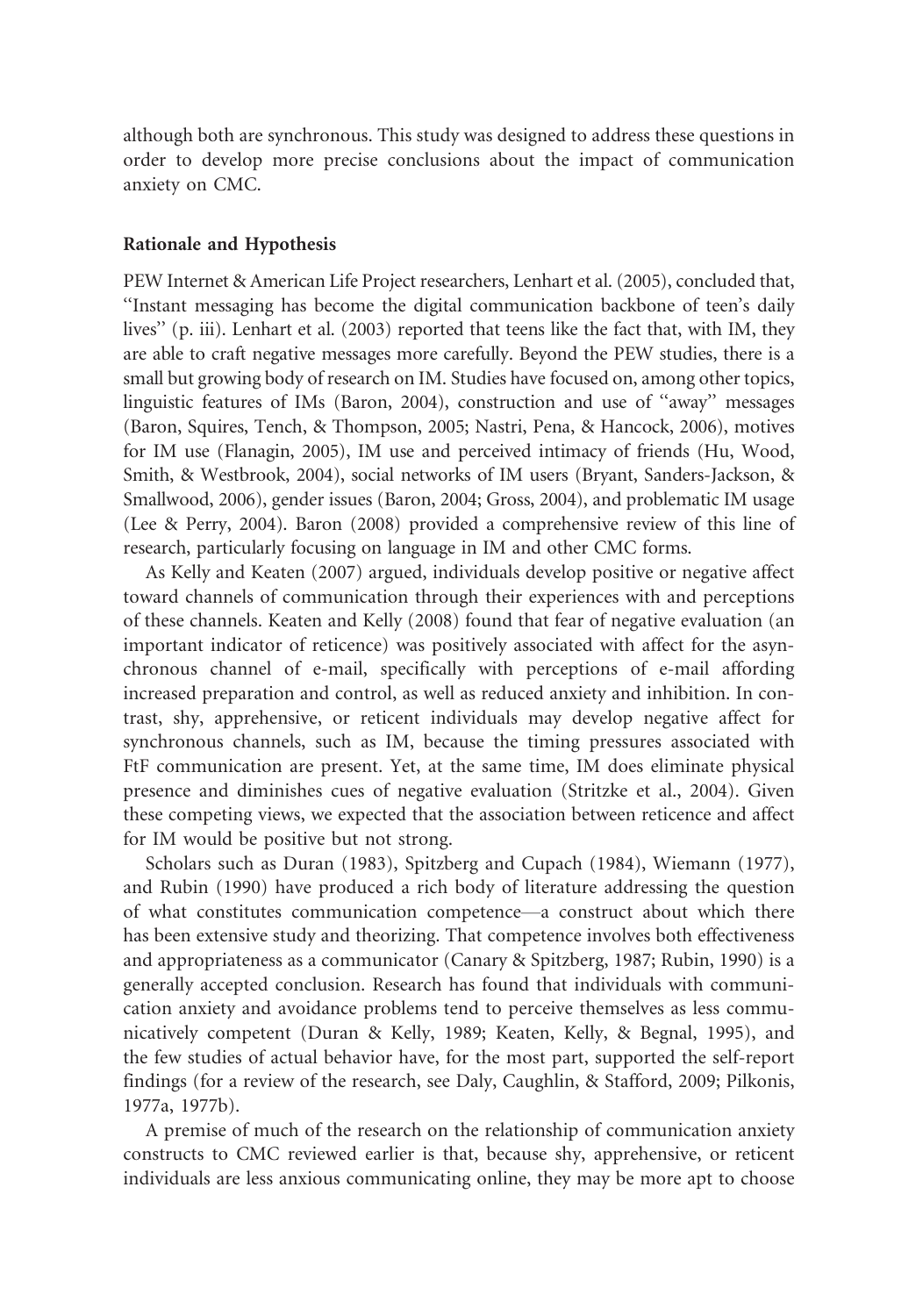mediated over FtF channels. Scholars have proposed that self-perceptions of competence may be related to communication channel preferences. For example, O'Sullivan's (2000) model of communication channel preferences included three factors: interactional control; symbolism; and, most germane to this discussion, social skills. O'Sullivan proposed that individuals' preferences for mediated and nonmediated channels are influenced by their self-perceptions of ''their ability to carry off the interaction using a specific channel'' (p. 413).

Kelly, Keaten, and Finch (2004) found that the problems reticent individuals experience in FtF communication include knowing what to say, timing their remarks, remembering what they wanted to say, choosing the right words, and delivering their remarks well. These problems predicted a preference for using e-mail to interact with faculty (Kelly, Keaten, & Finch, 2004). Keaten and Kelly (2008) found that a preference for e-mail over FtF interaction was due, in part, to a greater sense of competence online, which was most strongly associated with the perception that e-mail increases preparation and control over communication. In addition, Keaten and Kelly (2008) observed that almost one third of respondents perceived themselves as more competent on e-mail than FtF when dealing with difficult personal situations, and were more likely to use e-mail when confronted with such a situation.

Taken together, these studies suggest that asynchronous mediated channels increase self-perceived communication competence among those with high levels of communication anxiety and avoidance problems. Whether that is the case for synchronous forms of CMC, such as IM, remains to be studied. However, although IM is synchronous, physical presence is eliminated and the demand for an immediate response (as required in FtF interaction) may be lessened somewhat as a result. Thus, the following hypothesis was tested:

H1: Reticence is associated with positive affect and self-perceived competence for using IM, leading to the choice to use IM in a difficult interpersonal situation.

## Method

## Participants

Undergraduate students enrolled in communication or psychology courses at a small Western university and a local community college were recruited for this study  $(N = 336)$ . Of the participants, 40% were women and 60% were men. Ages ranged from 17 to 56, although 81% of the participants were between 18 and 21 (inclusive). The majority of participants (79%) reported that they were European American, followed by Asian Americans (7%), Hispanics (6%), and African Americans (3%).

## Instruments

The survey packet consisted of seven parts, although only the sections that were pertinent to this study are described here. Part 1 consisted of the Reticence Scale-12 (RS-12), a shortened version of the Reticence Scale (Keaten, Kelly, & Finch, 1997).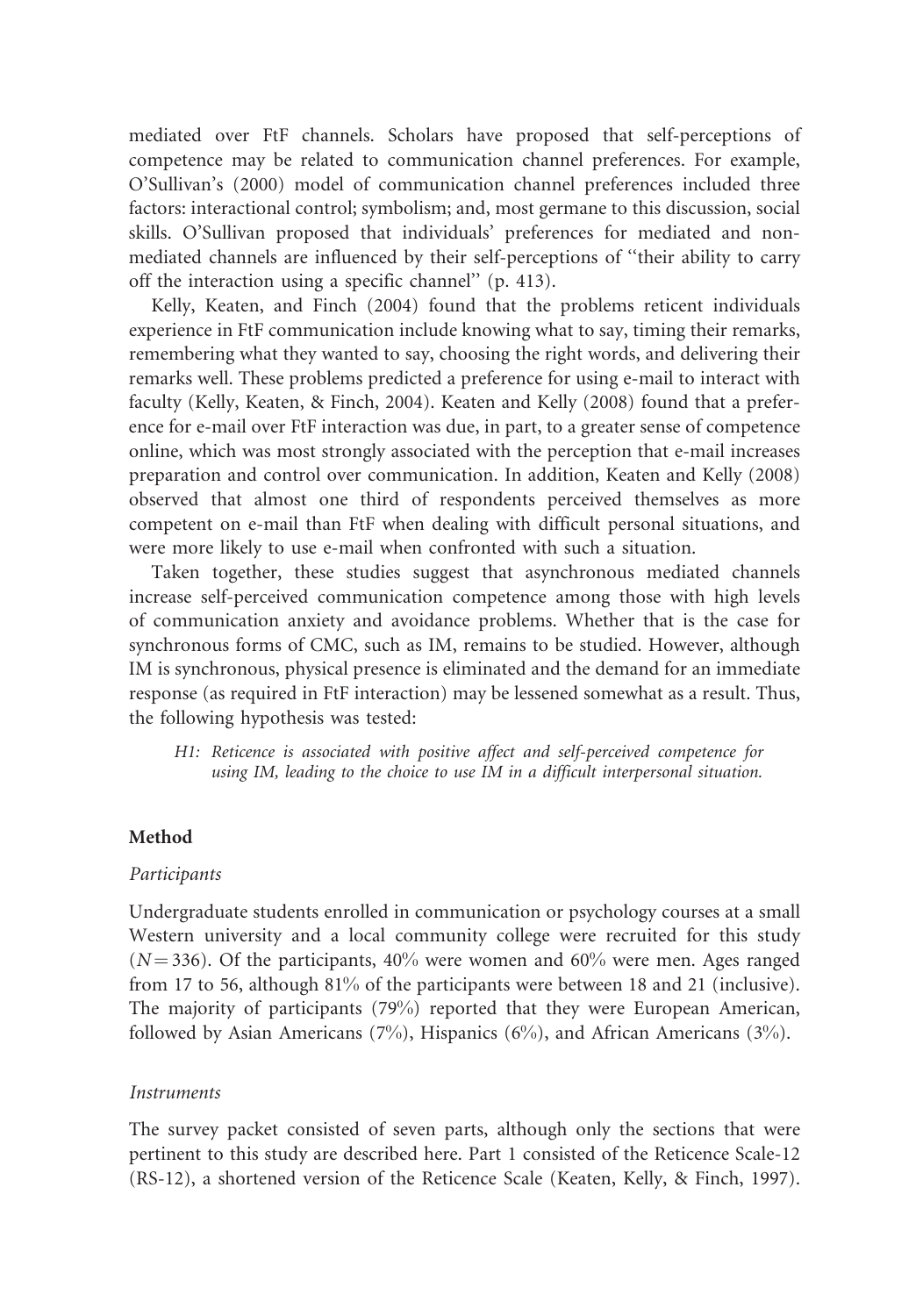The RS-12 measures six dimensions (2 items per dimension) of reticence experienced in social situations: feelings of anxiety, knowledge of conversational topics, timing skills, organization of thoughts, delivery skills, and memory. Each item was measured using a 5-point Likert-type scale, ranging from 1 (strongly disagree) to 5 (strongly agree). Because the primary loadings of 11 of the 12 items were on the first factor and the internal consistency was high ( $\alpha = .89$ ), the RS-12 was treated as unidimensional. A confirmatory factor analysis indicated that a unidimensional model fit the data well (comparative fit index  $[CFI] = .95$ , normed fit index  $[NFI] = .92$ , incremental fit index  $[IF] = .95$ , root mean square error of approximation  $[RMSEA] = .07$ . All 12 items were summed to produce a reticence score, with a higher score indicating a higher level of reticence  $(M = 29.60, SD = 7.10)$ .

Part 2 consisted of items about daily use (in hours per day) for six mediated channels (i.e., e-mail, IM, chat rooms, message boards or bulletin boards, newsgroups or listservs, and MySpace<sup>TM</sup> or Facebook). Participants were asked, "Approximately how much time *per day* do you spend using each of the following forms of computermediated communication?'' Usage time was reported in hours (or fractions of hours). If participants did not use a specific form of CMC, they were asked to write down a zero.

The next section assessed amount of IM usage in seven difficult interpersonal situations: ''Tell someone something I knew they wouldn't like,'' ''Ask someone to go out with me,'' ''Tell someone that I really like him or her,'' ''Break off a relationship,'' ''Ask a question I was uncomfortable asking in person,'' 'Let someone know I'm mad at him or her," and "Discuss an embarrassing topic." For each situation, participants responded to, ''I have used instant messaging to ...,'' by choosing from the following response options: many times, a few times, once or twice, never used IM, or never been in this situation or never needed to do this. A principal components analysis  $(\lambda > 1)$  produced a single-factor solution that explained 55.4% of the variation in usage scores. The internal consistency of the seven items was high  $(\alpha = .87; M = 18.40, SD = 5.08).$ 

The fourth section was the Affect for Communication Channels Scale (ACCS; Kelly & Keaten, 2007), modified to replace e-mail with IM. Participants were asked to record their level of agreement with 21 statements that compare affective predisposition associated with IM versus FtF communication. The instrument consists of 21 items that had previously been shown to be three-dimensional: (a) increased preparation and control (for e-mail; e.g., ''I enjoy e-mail because I have more time to organize my ideas''), (b) enhanced meaning and emotion (for FtF; e.g., ''With Face-to-Face there is more energy between people''), and (c) reduced anxiety and inhibition (for e-mail; e.g., ''When I use e-mail, I say things I wouldn't say face-toface''). Internal consistency estimates, using Cronbach's alpha, were .93, .77, and .81, respectively. A confirmatory factor analysis indicated that the three-factor model fit the data well (CFI = .95, NFI = .91, IFI = .95, RMSEA = .06). In addition, the factor loadings produced in this study were consistent with the results of two prior studies (see Kelly & Keaten, 2007) and lend additional support to the stability of the three-dimensional structure of the ACCS.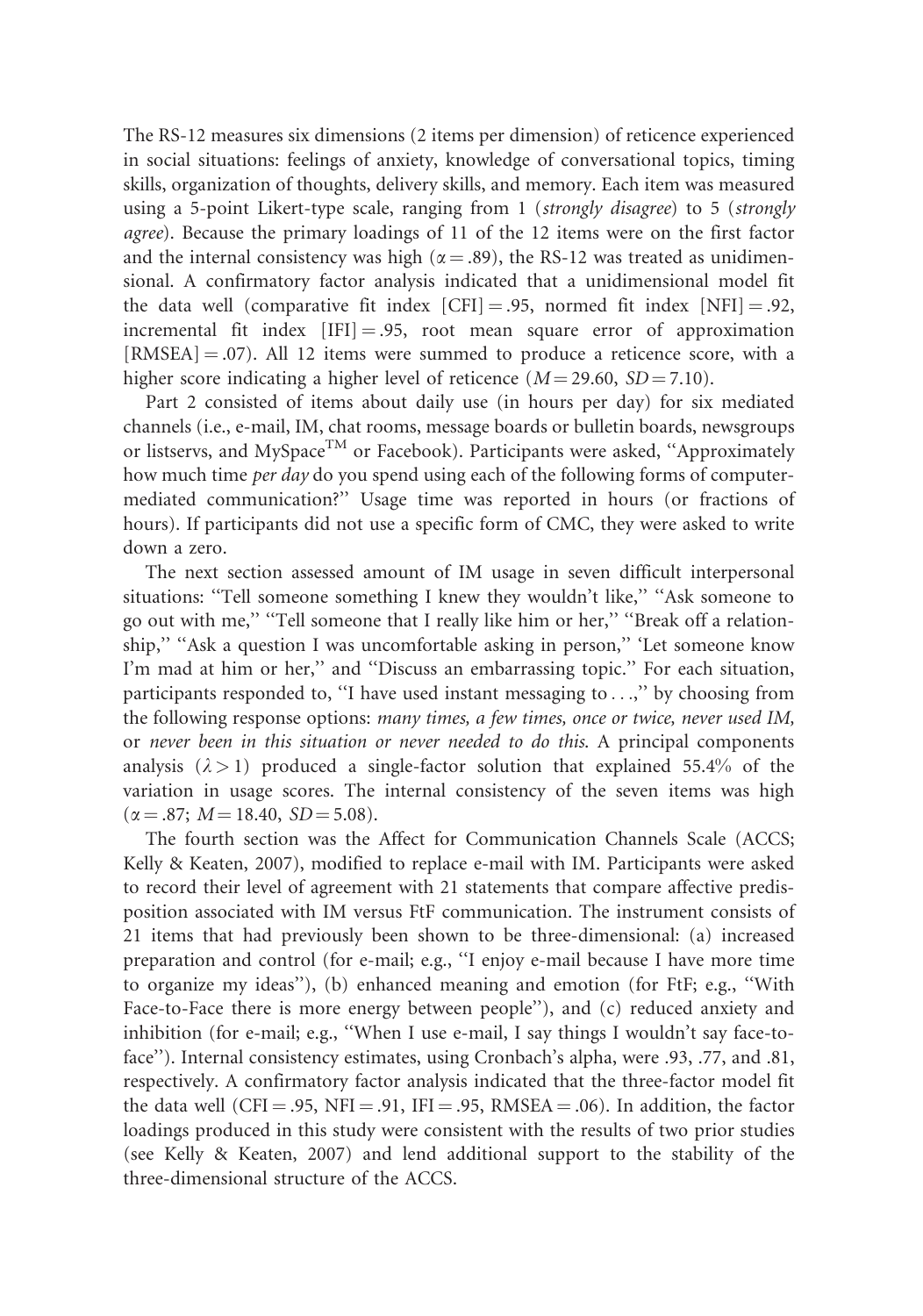Part 5 contained two scales regarding self-perceptions of competence in difficult personal situations (Keaten, Kelly, Pribyl, & Sakamoto, 2009). One scale measured perceived competence using IM (i.e., ''When using instant messaging in a tense or difficult personal situation, I view myself as...''), and the other scale measured perceived competence communicating FtF (i.e., ''When talking face-to-face in a tense or difficult personal situation, I view myself as...''). Both competence measures consisted of 7-point semantic differential scales: effective–ineffective, appropriate– inappropriate, unskilled–skilled, competent–incompetent, unsuccessful–successful, clear–unclear, and unresponsive–responsive. Each semantic differential scale consisted of seven intervals. A principal components analysis  $(\lambda > 1)$  produced a single-factor solution for both IM competence (63.3% of variance explained) and FtF competence (60.4% of variance explained). The internal consistency was high for both IM competence ( $\alpha = .90$ ;  $M = 32.70$ ,  $SD = 9.09$ ) and FtF competence  $(\alpha = .87; M = 38.80, SD = 6.66).$ <sup>1</sup>

The final section asked participants to provide their gender, age, and ethnicity.

## Procedures

The survey instrument packets were administered along with a cover letter, sanctioned by an institutional review board, explaining the purpose of the study and informing respondents that their responses would be anonymous. The survey took approximately 15 minutes to complete.

## Results

To address H1, a structural equation model (SEM) was constructed using reticence, increased preparation and control, reduced anxiety and inhibition, enhanced

| Criterion variable | Predictor variable | Standard estimate | SE   | Critical ratio | $\mathcal{P}$ |
|--------------------|--------------------|-------------------|------|----------------|---------------|
| EME                | Reticence          | $-.202$           | .029 | $-3.66$        | .000          |
| <b>RAI</b>         | Reticence          | .182              | .039 | 3.36           | .000          |
| RAI                | EME                | $-.241$           | .072 | $-4.49$        | .000          |
| <b>IPC</b>         | <b>RAI</b>         | .657              | .051 | 15.94          | .000          |
| <b>IPC</b>         | Reticence          | .125              | .037 | 2.99           | .003          |
| IM competence      | Reticence          | $-.170$           | .072 | $-3.02$        | .003          |
| IM competence      | <b>IPC</b>         | .364              | .081 | 6.54           | .000          |
| IM frequency       | <b>RAI</b>         | .371              | .011 | 5.98           | .000          |
| IM frequency       | <b>IPC</b>         | .146              | .009 | 2.27           | .023          |
| IM frequency       | IM competence      | .252              | .005 | 5.21           | .000          |
|                    |                    |                   |      |                |               |

Table 1 Standardized Regression Weights

Note. EME = enhanced meaning and emotion (for face-to-face communication); RAI = reduced anxiety and inhibition (for instant messaging  $[IM]$ ); IPC = increased preparation and control (for IM).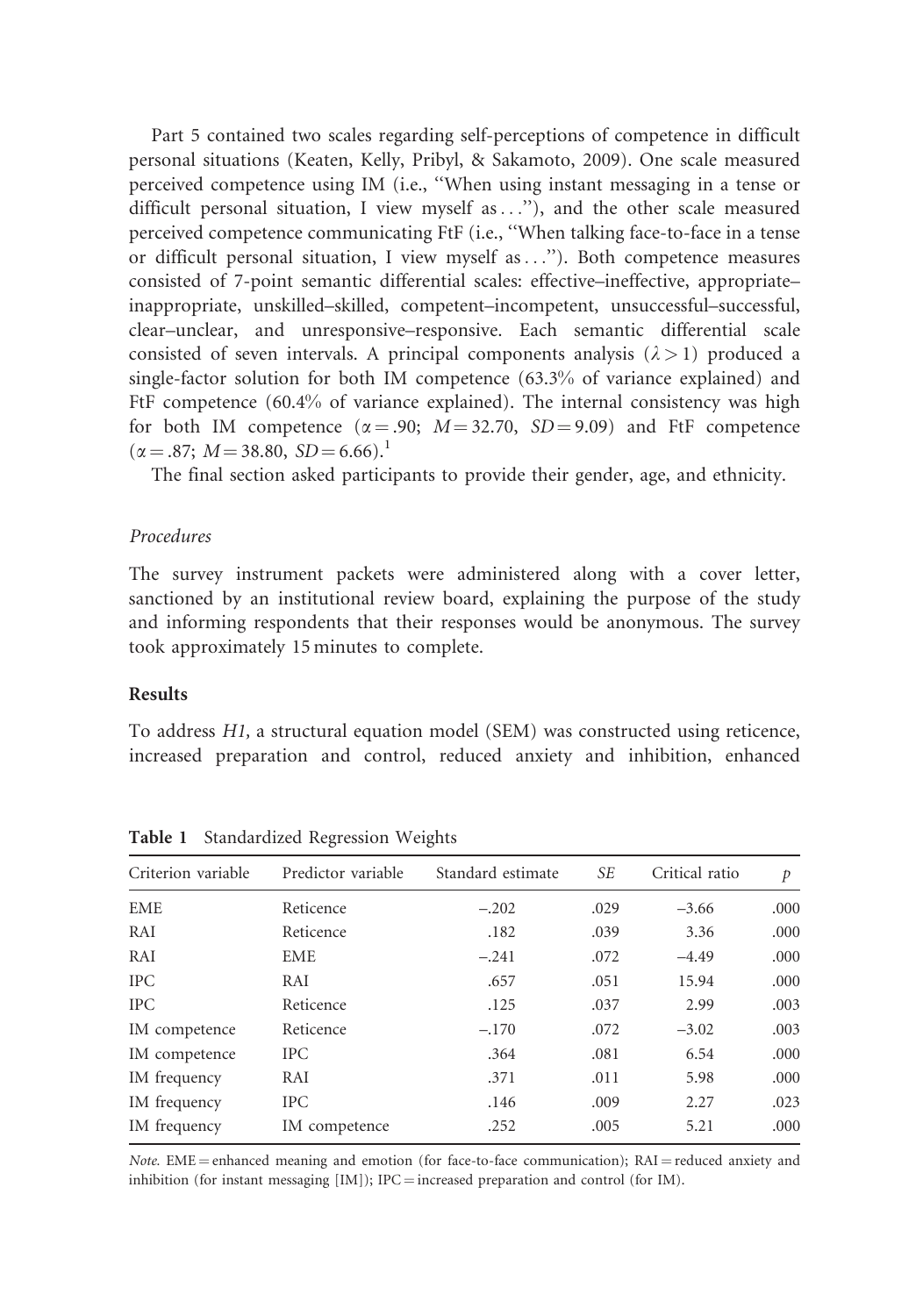

Figure 1 Structural Equation Model of Reticence, Affect for Communication Channels, Competence, and Usage. Note.  $EME =$  enhanced meaning and emotion;  $RAI =$  reduced anxiety and inhibition;  $IPC =$  increased preparation and control; imfreq = instant messaging (IM) frequency.

meaning and emotion, self-perceived competence using IM, and use of IM in a difficult personal situation. The results revealed that the model was a fit to the data,  $\chi^2$ (5, N = 327) = 6.94, p = .23 (CFI = .99, NFI = .98, IFI = .99, RMSEA = .03). The fit indexes were excellent (CFI, NFI, and IFI >.90; Bentler, 1990; RMSEA <.08; Browne & Cudeck, 1993). In addition, all paths in the model were statistically significant (see Table 1).

Looking at Figure 1, use of IM in a difficult personal situation was directly explained by reduced anxiety and inhibition ( $\beta = .37$ ,  $p < .001$ ), IM competence  $(\beta = .25, p < .001)$ , and increased preparation and control  $(\beta = .15, p < .05)$ . IM competence was influenced by increased preparation and control ( $\beta = .36$ ,  $p <$ .001) and reticence ( $\beta = -17$ ,  $p < .005$ ). Increased preparation and control was strongly related to reduced anxiety and inhibition ( $\beta = .66$ ,  $p < .001$ ). It is important to note that reticence and enhanced meaning and emotion had indirect effects on frequency of IM use in a difficult personal situation. The SEM explained 36% of the variation in use of IM in a difficult personal situation.

#### Discussion

Some scholars have suggested that the lack of physical presence and perceptions of diminished negative evaluation enable the shy to communicate with greater ease online (Roberts et al., 2000; Stritzke et al., 2004). Alternatively, Kelly and Keaten (2005) speculated that high shy or high reticent individuals perceive themselves as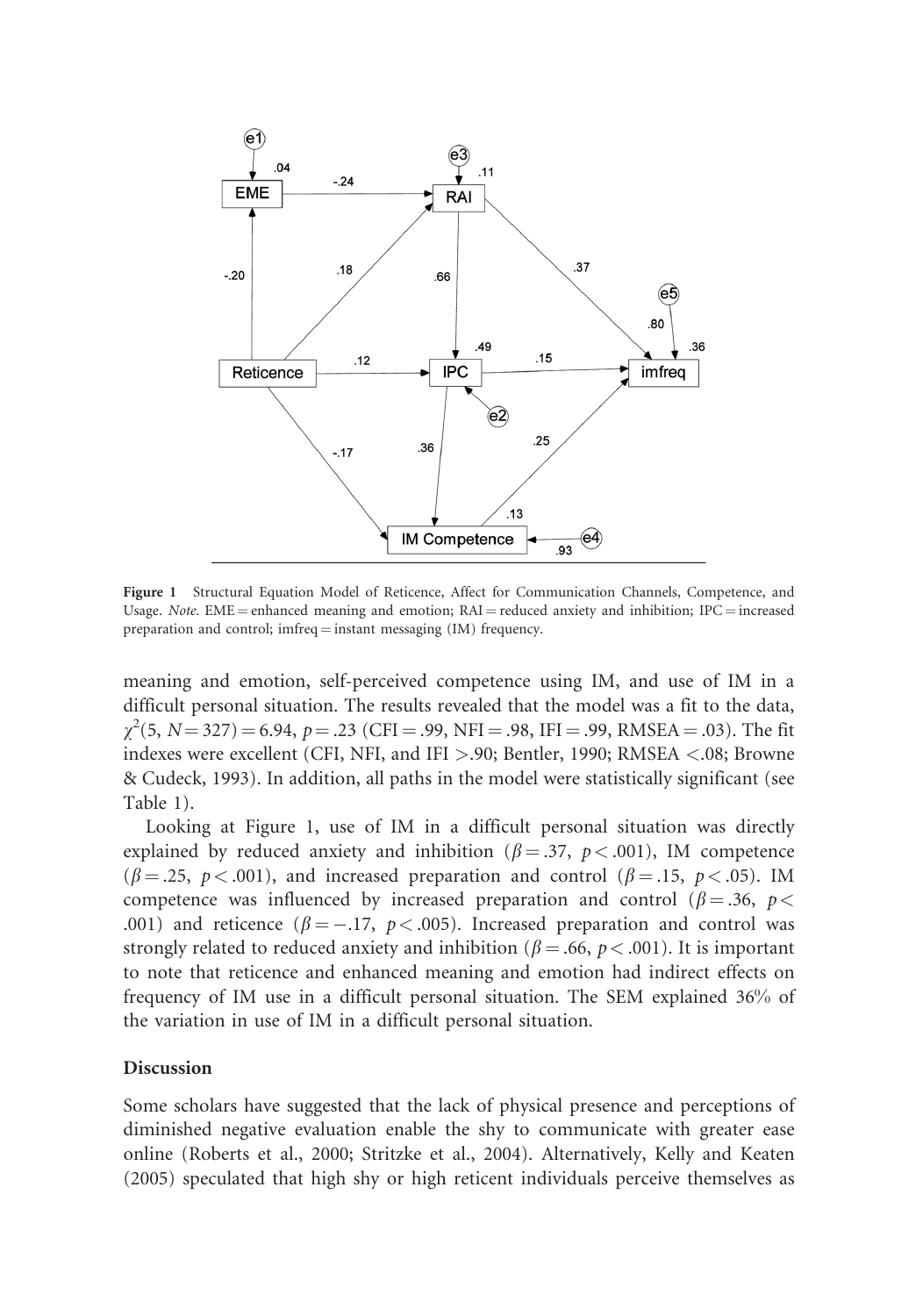more competent communicators when online—an idea supported by Keaten and Kelly's (2008) research. In their work, the increase in self-perceived competence using e-mail was most strongly associated with the increased preparation and control over one's communication due to e-mail being asynchronous. This study was designed to examine whether individuals who experience anxiety about communication have positive affect and self-perceived competence for the synchronous and, among youth especially, highly popular CMC form of IM, and whether those variables impact usage of IM in a difficult interpersonal situation.

Findings from the study enable us to draw several conclusions. First, individuals with communication problems (such as reticence) report positive affect for the mediated channel of IM. Higher levels of reticence are associated with the perception that IM reduces both anxiety and inhibition, and provides more opportunity to prepare, as well as to control communication. Conversely, higher reported reticence is associated with less agreement with the belief that FtF communication is more meaningful and enables more emotional exchange. Although the relationships were modest, they were comparable to those obtained by Kelly and Keaten (2007) in their study examining the relationship of reticence to affect for using e-mail. Although IM is generally considered a synchronous channel of communication, it appears to be perceived by reticent individuals as similar to e-mail in reducing anxiety and inhibition and providing increased preparation and control.

Second, although reticence was found to be related to affect for using IM, it was negatively related to self-perceived IM competence in difficult interpersonal situations, such as breaking up or discussing an embarrassing topic. Findings also indicate that high reticent individuals see themselves as less competent in these types of situations for both FtF and IM channels, although the competence gap for high and low reticents is reduced for IM. Results of the SEM reveal, however, that reticence is positively related to increased preparation and control, which itself is positively related to IM competence in difficult situations. Perhaps, then, reticence has an indirect relationship with self-perceived competence for IM—that is, high reticent individuals associate mediated channels like IM with the ability to prepare and control their communication. It is this sense of increased preparation and control that produces a greater sense of competence on IM compared to FtF interaction. Future research needs to examine further the relationships among these variables.

Results of this study also support the conclusion that perceptions of IM as reducing anxiety and inhibition and increasing preparation and control, along with selfperceived IM competence, predict usage of IM in difficult communication exchanges. Further, reticence appears to have an indirect relationship to usage of IM in these types of situations. Again, reticence is associated with perceptions of increased preparation and control along with perceptions of reduced anxiety and inhibition, which themselves predict IM usage.

Finally, this study raises questions about the asynchronous–synchronous dichotomy often presumed to be a fundamental distinction between communication media. Asynchronous media allow users to respond to messages when it is convenient or desirable for them to do so. Because the other individual is not online at the same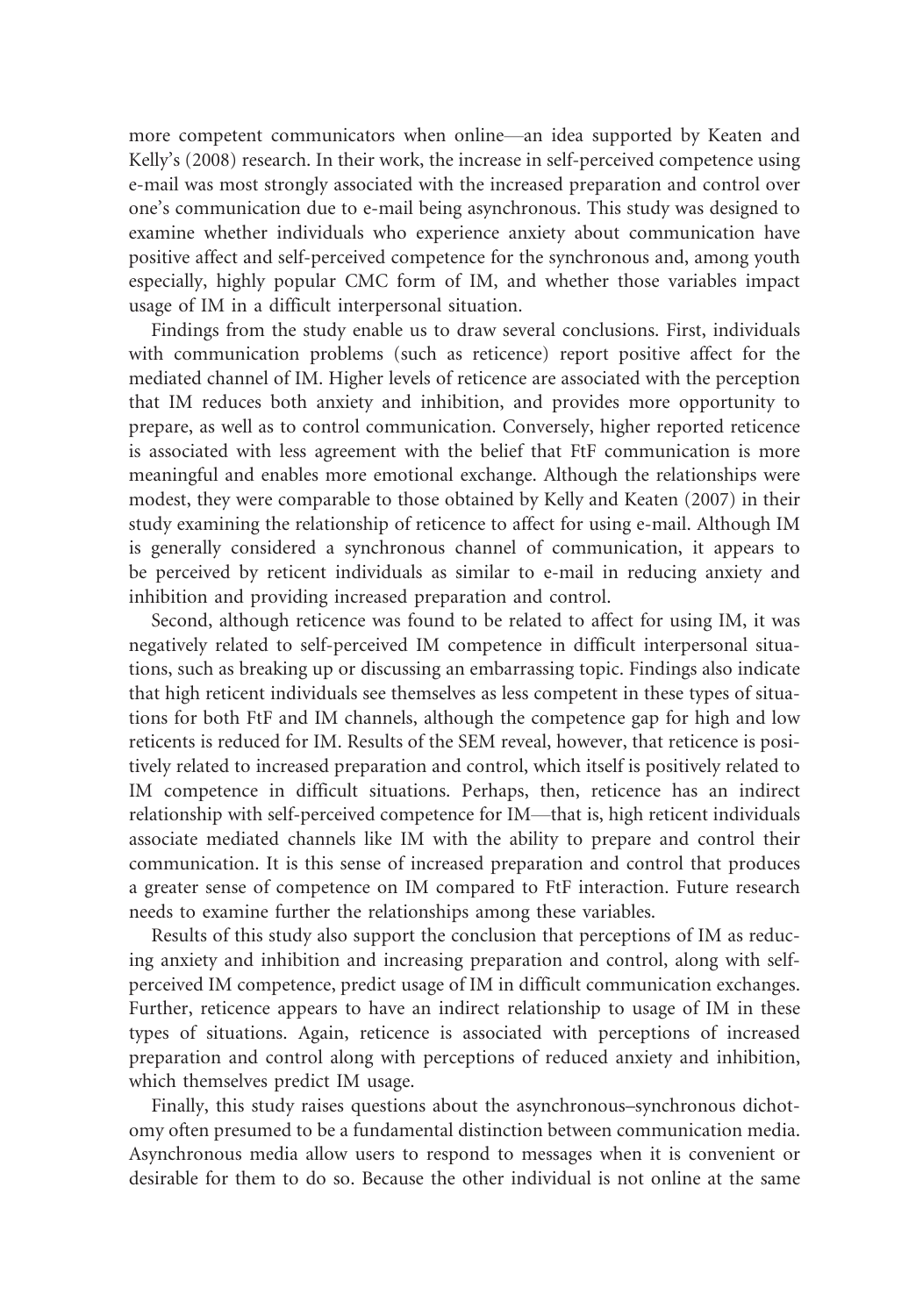time and waiting for an immediate response, the person composing a message has the opportunity to carefully craft the message, editing and revising as much as needed before sending. Synchronous media, in contrast, presumably require quick responses because both individuals are online and interacting with one another. Imagine a telephone conversation, for example. Both parties do not have the opportunity to carefully compose their messages, cannot edit messages, and are under some pressure to respond quickly and ''get it right'' the first time. IM is synchronous online communication, with both communicators online at the same time. The pressure of an immediate response and the lack of opportunity to choose one's words carefully and edit messages before sending should create stress for reticent communicators because of their fear of negative evaluation, their difficulty finding the words they want to say, and their problems with timing their remarks (Kelly, Keaten, & Finch, 2004). However, our results indicated that reticence was associated with positive affect for IM; it was viewed as reducing anxiety and inhibition, and providing increased preparation and control. If IM is indeed synchronous, it is unclear why reticent individuals perceive it as providing increased preparation and control, in particular. One explanation is that they are using this synchronous medium asynchronously—an observation Baron (2005) made about IM use among college students.

It is plausible that the synchronous versus asynchronous dichotomy established in the early 1990s (e.g., Rice, 1993) is more appropriately viewed as a continuum, as Baron (2008) suggested. That high reticents view IM as affording increased preparation and control suggests that they do not perceive it as a channel requiring immediate responses (as is required in FtF situations). Perhaps, then, IM is seen as less synchronous than FtF communication. Recent research on IM provides evidence that synchronicity represents a continuum. For example, Baron (2005) found that a sample of college students typically multitasked while using IM, often carrying on multiple IM conversations. Students reported that a particular conversation on IM could be synchronous or asynchronous. As Baron (2005) reported, ''Users control whether to make a particular conversation active (i.e., synchronous) or to let it lie dormant (i.e., asynchronous)'' (p. 13). In another study, Baron's (2004) linguistic analysis of IM conversations revealed an average of four turns per minute, leading her to conclude that, ''In many instances, this 'synchronous' form of CMC is being used asynchronously'' (p. 417). Norms of usage, therefore, have developed that allow IM users to choose the degree to which it is synchronous.

In drawing these conclusions, it is necessary to acknowledge this study's limitations. For instance, participants were asked to report their competence in difficult interpersonal situations only, rather than more generally. It is possible that obtaining self-reports of general communication competence may have produced different results, particularly because a sizable number of participants, especially high reticent participants, reported not having been in the situations. Future research should include a measure of communication competence that goes beyond assessing competence in these specific contexts. A second limitation is the use of self-reported competence rather than relying on observer or expert evaluations or behavioral measures. The choice to use self-reports, however, was justified by a purpose of the study, which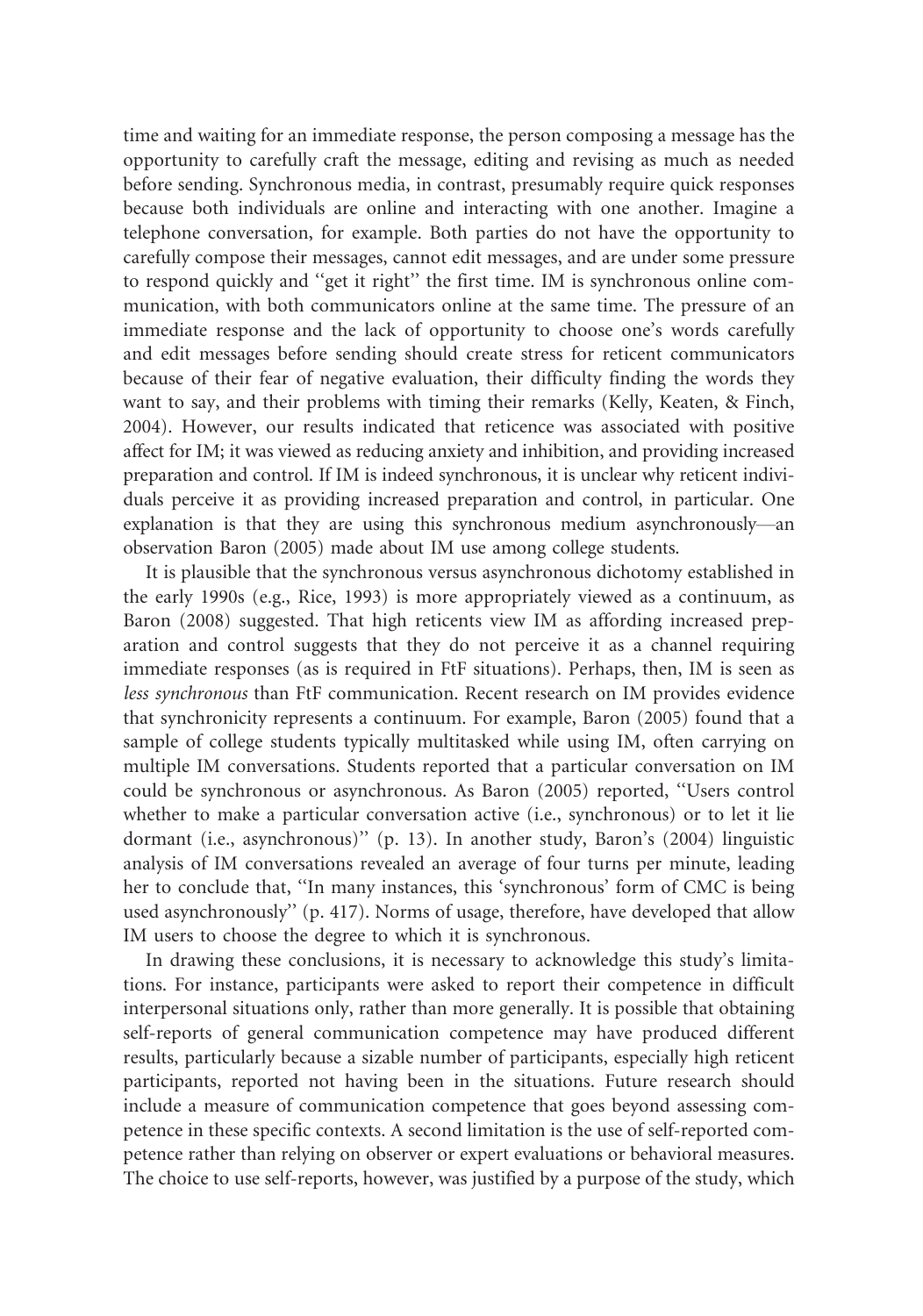was to find out if reticence was related to affect for and usage of IM and, if so, if both affect and usage were associated with individuals' sense of their own competence using IM and FtF communication.

Future research could compare high and low reticent individuals' self-reports and either partner ratings or actual message features as indicators of communication competence in IM. A final limitation is the study focused on IM as the only mediated communication channel. A study in which both IM as a synchronous channel and e-mail as an asynchronous channel are compared directly is warranted, and may provide a further test of the synchronous–asynchronous dichotomy.

## Note

[1] Two independent-samples t tests were conducted to analyze the differences in self-reported competence of participants in a high reticence group (above the 66th percentile;  $N=97$ ) compared to a low reticence group (at or below the 33rd percentile;  $N = 103$ ). Results showed that high reticents ( $M = 36.10$ ,  $SD = 6.83$ ) reported less competence than low reticents ( $M = 41.50$ ,  $SD = 5.86$ ) when discussing a difficult personal situation face to face,  $t(193) = -5.91$ ,  $p < .001$  ( $\eta^2 = .15$ ). High reticents ( $M = 31.40$ ,  $SD = 9.42$ ) also reported less competence than low reticents ( $M = 34.60$ ,  $SD = 8.09$ ) when discussing a difficult personal situation using instant messaging,  $t(183) = -2.42$ ,  $p < .01$  ( $\eta^2 = .03$ ).

#### References

- Baron, N. S. (2004). See you online: Gender issues in college student use of instant messaging. Journal of Language & Social Psychology, 23, 397–423.
- Baron, N. S. (2005, February). Instant messaging by American college students: A case study in computer-mediated communication. Paper presented at the annual meeting of the American Association for the Advancement of Science, Washington, DC.
- Baron, N. S. (2008). Always on: Language in an online and mobile world. New York: Oxford University Press.
- Baron, N. S., Squires, L., Tench, S., & Thompson, M. (2005). Tethered or mobile? Use of away messages in instant messaging by American college students. In R. Ling & P. Pedersen (Eds.), Mobile communications: Re-negotiation of the social sphere (pp. 293–311). London: Springer-Verlag.
- Bentler, P. M. (1990). Comparative fit indices in structural models. Psychological Bulletin, 107, 239–246.
- Birnie, S. A., & Horvath, P. (2002). Psychological predictors of Internet social communication. Journal of Computer-Mediated Communication, 7. Retrieved September 19, 2003, from http://www.ascusc.org/jcmc/vol7/issue4/horvath.html
- Browne, M. W., & Cudeck, R. (1993). Alternative ways of assessing model fit. In K. A. Bollen & J. S. Long (Eds.), Testing structural equation models (pp. 136–162). Newbury Park, CA: Sage.
- Bryant, J. A., Sanders-Jackson, A., & Smallwood, A. M. K. (2006). IMing, text messaging, and adolescent social networks. Journal of Computer-Mediated Communication, 11, 577–592.
- Canary, D. J., & Spitzberg, B. H. (1987). Appropriateness and effectiveness perceptions of conflict strategies. Human Communication Research, 14, 93–118.
- Daly, J. A., Caughlin, J. P., & Stafford, L. (2009). Correlates and consequences of socialcommunicative anxiety. In J. A. Daly, J. C. McCroskey, J. Ayres, T. Hopf, D. M. A. Sonandré, & T. K. Wongprasert (Eds.), Avoiding communication: Shyness, reticence, and communication apprehension (3rd ed., pp. 23–50). Cresskill, NJ: Hampton.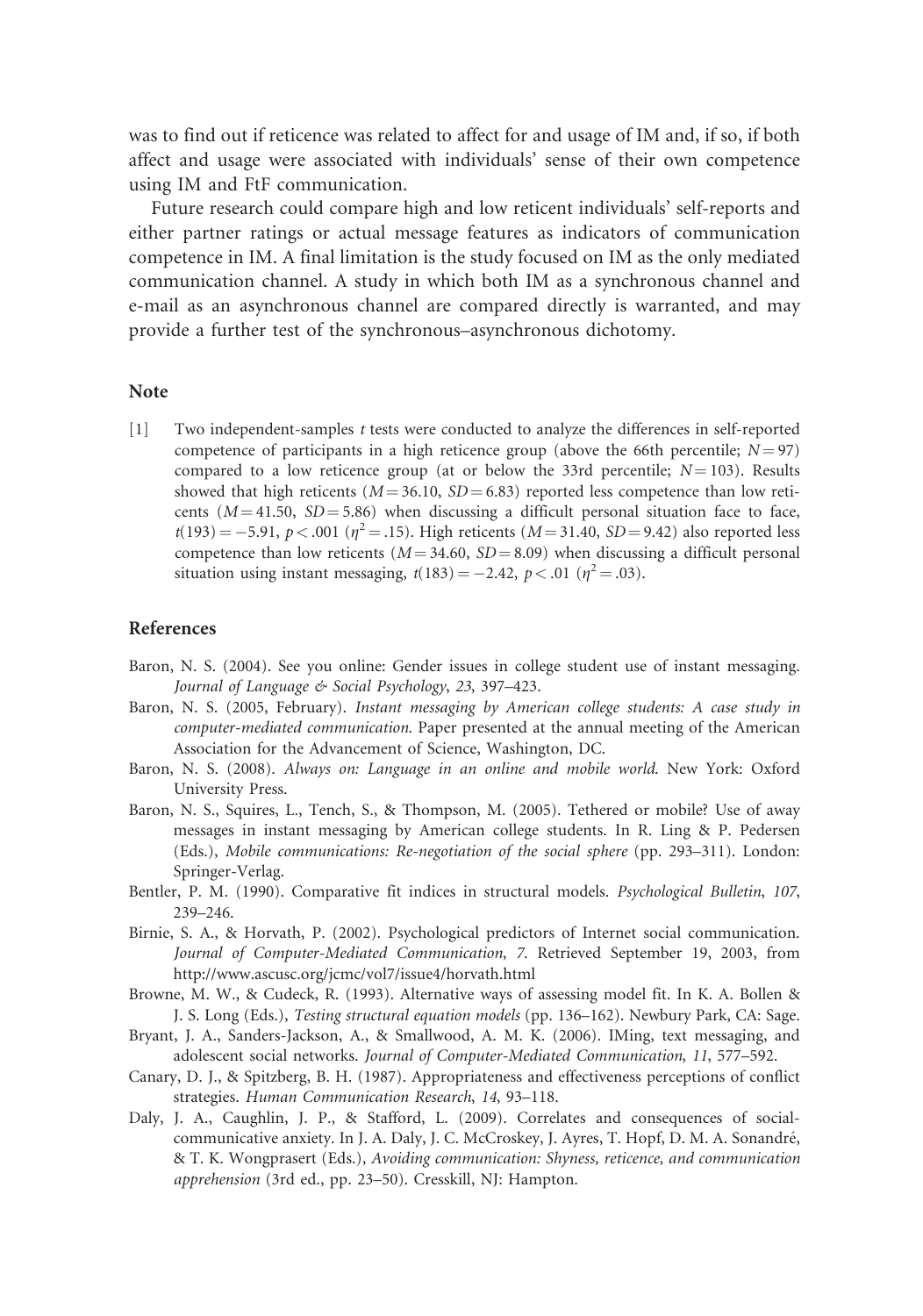- Duran, R. L. (1983). Communicative adaptability: A measure of social communicative competence. Communication Quarterly, 31, 320–326.
- Duran, R. L., & Kelly, L. (1989). The cycle of shyness: A study of self-perceptions of communication performance. Communication Reports, 2, 30–38.
- Flanagin, A. J. (2005). IM online: Instant messaging use among college students. Communication Research Reports, 22, 175–187.
- Gross, E. F. (2004). Adolescent Internet use: What we expect, what teens report. Applied Developmental Psychology, 25, 633–649.
- Hu, Y., Wood, J. F., Smith, V., & Westbrook, N. (2004). Friendships through IM: Examining the relationship between instant messaging and intimacy. Journal of Computer-Mediated Communication, 10. Retrieved January 11, 2007, from http://jcmc.indiana.edu/vol10/ issue1/hu.html
- Keaten, J. A., & Kelly, L. (2000). Reticence: An affirmation and revision. Communication Education, 49, 165–177.
- Keaten, J. A., & Kelly, L. (2008). ''Re: We really need to talk'': Affect for communication channels, competence, and fear of negative evaluation. Communication Quarterly, 56, 407–426.
- Keaten, J. A., Kelly, L., & Begnal, C. (1995, November). Effects of the Penn State Reticence Program on communication behavior. Paper presented at the annual meeting of the Speech Communication Association, San Antonio, TX.
- Keaten, J. A., Kelly, L., & Finch, C. (1997). Development of an instrument to measure reticence. Communication Quarterly, 45, 37–54.
- Keaten, J. A., Kelly, L., Pribyl, C. B., & Sakamoto, M. (2009). Fear and competence in Japan and the U.S.: Fear of negative evaluation, affect for communication channels, channel competence and use of computer mediated communication. Journal of Intercultural Communication Research, 38, 23–39.
- Kelly, L., & Keaten, J. A. (2005, November). Explaining the appeal of email to reticent individuals: Development of the Affect for Communication Channels Scale. Paper presented at the annual meeting of the National Communication Association, Boston.
- Kelly, L., & Keaten, J. A. (2007). Development of the Affect for Communication Channels Scale. Journal of Communication, 57, 349–365.
- Kelly, L., Keaten, J. A., & Finch, C. (2004). Reticent and non-reticent college students' preferred communication channels for interacting with faculty. Communication Research Reports, 21, 197–209.
- Kelly, L., Keaten, J. A., Larsen, J., & West, C. (2004, November). The impact of reticence on use of computer-mediated communication II: A qualitative study. Paper presented at the annual meeting of the National Communication Association, Chicago.
- Kelly, L., Keaten, J. A., & Palmer, D. L. (2003, November). The impact of reticence on use of computer-mediated communication. Paper presented at the annual convention of the National Communication Association, Miami Beach, FL.
- Lee, K. C., & Perry, S. D. (2004). Student instant message use in a ubiquitous computing environment: Effects of deficient self-regulation. Journal of Broadcasting & Electronic Media, 48, 399–420.
- Lenhart, A., Lewis, O., & Rainie, L. (2003). Teenage life online: The rise of the instant-messaging generation and the Internet's impact on friendships and family relationships. In K. M. Galvin & P. J. Cooper (Eds.), Making connections (3rd ed., pp. 354–361). Los Angeles: Roxbury.
- Lenhart, A., Madden, M., & Hitlin, P. (2005). Teens and technology: Youth are leading the transition to a fully wired and mobile nation (PEW Internet & American Life Project report). Retrieved September 10, 2005, from http://www.pewinternet.org
- Lenhart, A., Madden, M., Macgill, A. R., & Smith, A. (2007). Teens and social media (PEW Internet & American Life Project report). Retrieved January 3, 2008, from http://www.pewinternet.org